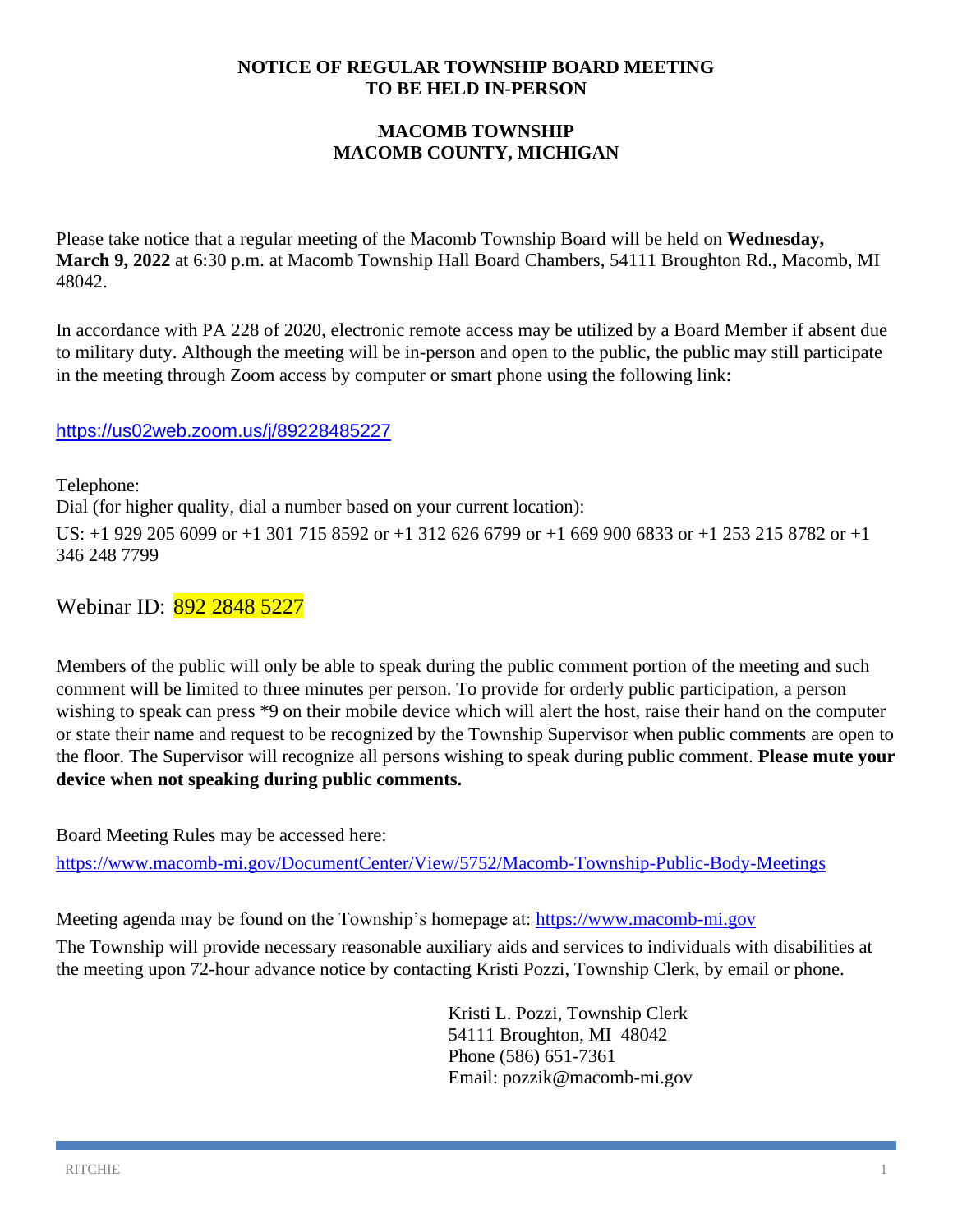

# **TOWNSHIP BOARD OF TRUSTEES AGENDA**

- DATE: WEDNESDAY, MARCH 9, 2022
- TIME: 6:30 PM
- LOCATION: MACOMB TOWNSHIP MEETING CHAMBERS 54111 BROUGHTON ROAD, MACOMB MI 48042 Version 2

Call Meeting to Order

Pledge of Allegiance to the Flag of the United States

- 1. Roll Call
- 2. Approval of Agenda Items (with any corrections)
- 3. Approval of Bills
- 4. Approval of Previous Meeting Minutes from February 23, 2022

## **PUBLIC COMMENTS, AGENDA ITEMS ONLY - (3 MINUTE TIME LIMIT)**

### **CONSENT AGENDA ITEMS:**

- 5. Water and Sewer Department
	- a. Request to Approve Contractors Application for Payment No. 4; Macomb Township 23 Mile Road Water Main Replacement - Phase 2- DiPonio Contracting, Inc. (\$154,940.95)
	- b. Request to Attend a Math Review Conference (\$320.00)
- 6. Engineering Department
	- a. Request to Approve Easement for Municipal Utilities for Utilities within Macomb Street Right-of-Way
- 7. Human Resources Department
	- a. Request for Personal Leave of Absence EE# 2822
	- b. Request for Family & Medical Leave of Absence Employee # 2316
	- c. Request for Family & Medical Leave of Absence Employee # 2410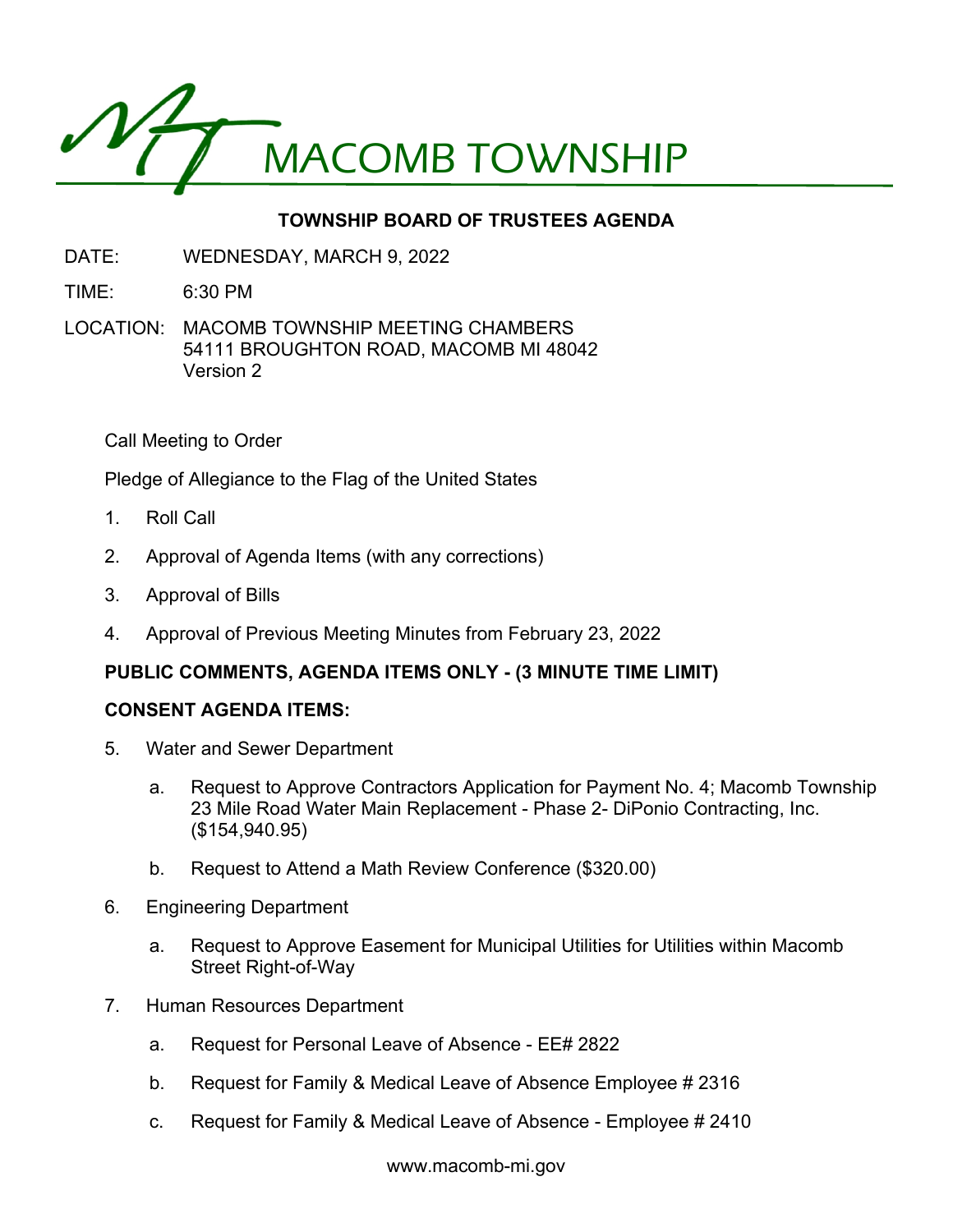Township Board of Trustees Agenda March 9, 2022 Page 2

d. Request for Personal Leave of Absence - EE # 1390

#### **PUBLIC HEARING:**

8. Public Hearing and Resolution Adoption Request for the Establishment of an Industrial Development District for 16024 Angelo Dr. (Parcel ID No. 08-18-400-025) Located in the Milano Industrial Subdivision

#### **NEW BUSINESS:**

#### **WATER AND SEWER DEPARTMENT:**

9. Request to Approve Update to the (5) Five-year Financial Projection and (1) One-year Rate Design for Macomb Township Water & Sewer Department. UFS, Utility Financial Solutions, LLC. (\$17,000.00) Postponed from February 23, 2022 Meeting

#### **HUMAN RESOURCES DEPARTMENT:**

- 10. Authorization to extend offer of employment DPW Director
- 11. Authorization to extend offer of employment Utility Worker

#### **PLANNING AND ZONING DEPARTMENT:**

- 12. Rezoning Request; Residential One-Family (R-1) and General Commercial (C-2) to Residential Multiple Family, High Density (R-2-H) Permanent Parcels #08-33-376-008, #08-33-376-010, and #08-33-400-043; Located on the north side of Hall Road, east of Romeo Plank; Section33; Sal-Mar Macomb Corporate Center, LLC, Petitioner
- 13. Request to Adopt the Cultivate Macomb 2022 Master Plan

### **TREASURER'S OFFICE:**

- 14. Request to Adopt Resolution in Support of Macomb Township's Michigan Natural Resources Trust Fund Grant Application
- 15. Request to Adopt Resolution Supporting SMART Opt Out Option

#### **FINANCE DEPARTMENT:**

16. Request to Approve Credit Card/Commercial Card Policy Revisions

### **SUPERVISOR'S OFFICE:**

- 17. Request to approve the Extension of Due Diligence for Purchase Agreement Dated January 11, 2022
- 18. Request to approve the Extension of Due Diligence for Purchase Agreement Dated December 15, 2021